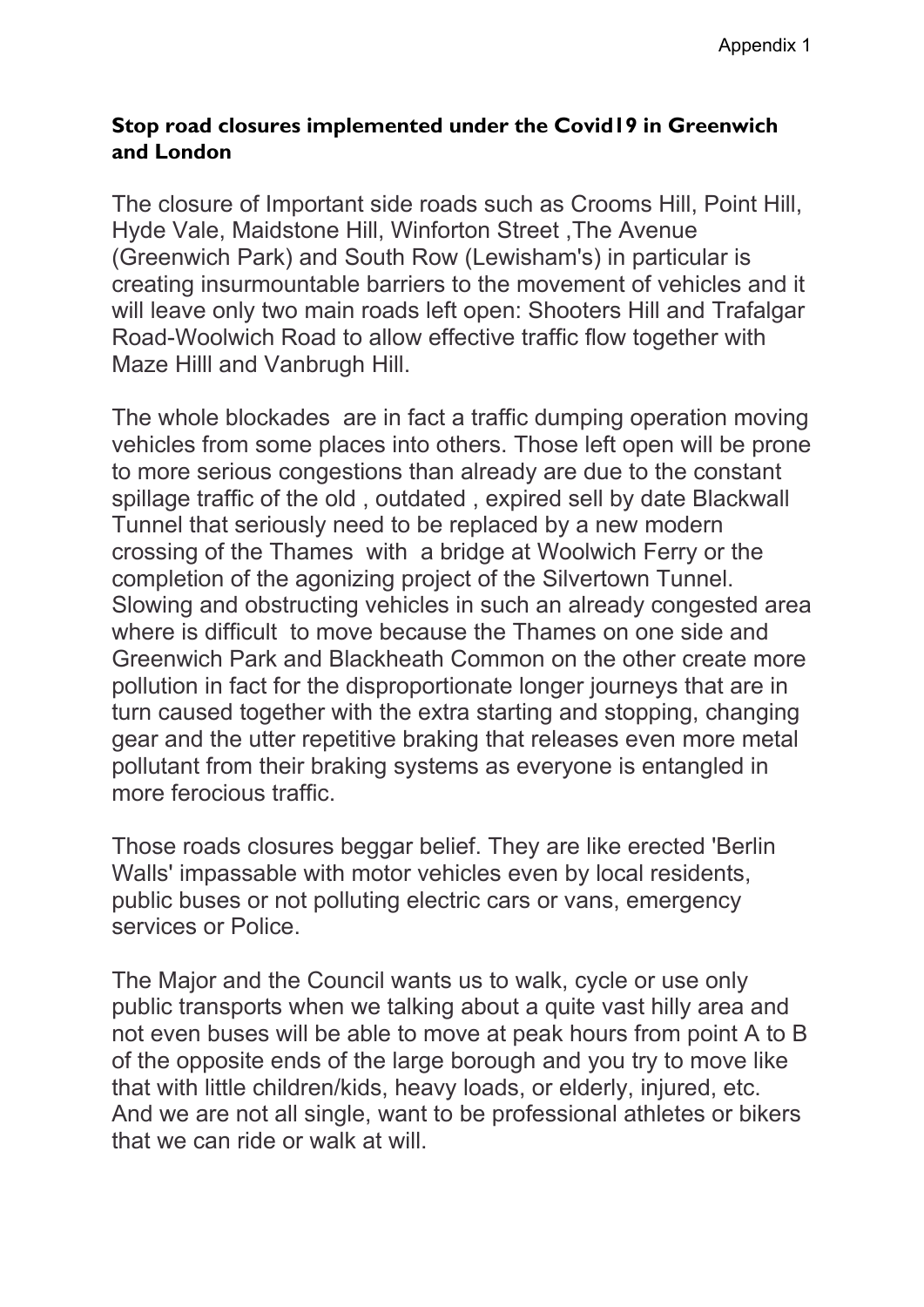We are in the middle of a serious pandemic that could last years that has already caused the most serious drop in the GDP of the UK in 300 hundred years where we are staring down the barrel of mass unenployement as a conseguence.

Therefore we need to put wings on people's back not weights onto their feet when making roads impassable for the dedicated workers that want to make a living, parents that takes kids to schools , people that want to go and buy food for their families or going to the village for a meal, sometimes miles away thus supporting local business and not killing them with unsensitive road closure also implemented without any broad consultation with a yes or not vote on the matter.

Local residents and everyone that could have been affected or penalized in a way or another must have been consulted and engaged as per central government original guidance but it did not happen; nor a proper campaign of information with proper media warnings of the massive changes to arrive were made pubblic prior to this 'secret operation' of yours whereas it has been instead chosen to leave motorist suddenly stranded and discriminated against others.

Not even electric vehicles are allowed through when we must support this green revolution and the huge industry and future jobs behind it and some heavy industry like that must always be preserved as a strategic asset in case of war or conflicts in a ever dangerous world.

Yours are actions of a highly unrensponsible, reckless government, things that we thought to happen only in autocrat countries but have happened and are repeating here instead in this so-called democracy; devised by an algorithm or AI?

To add despair to misery the Council and TFL are closing more roads and putting in freshly dugs Bike Lanes and monster paved areas. Even existing essential bus lanes and their dedicated bus stops are being obliterated/sacrificed to make way to this folly. Why? Why this brutality, this mad rush that make resemble your actions a savage enterprise when you are about to unleash onto us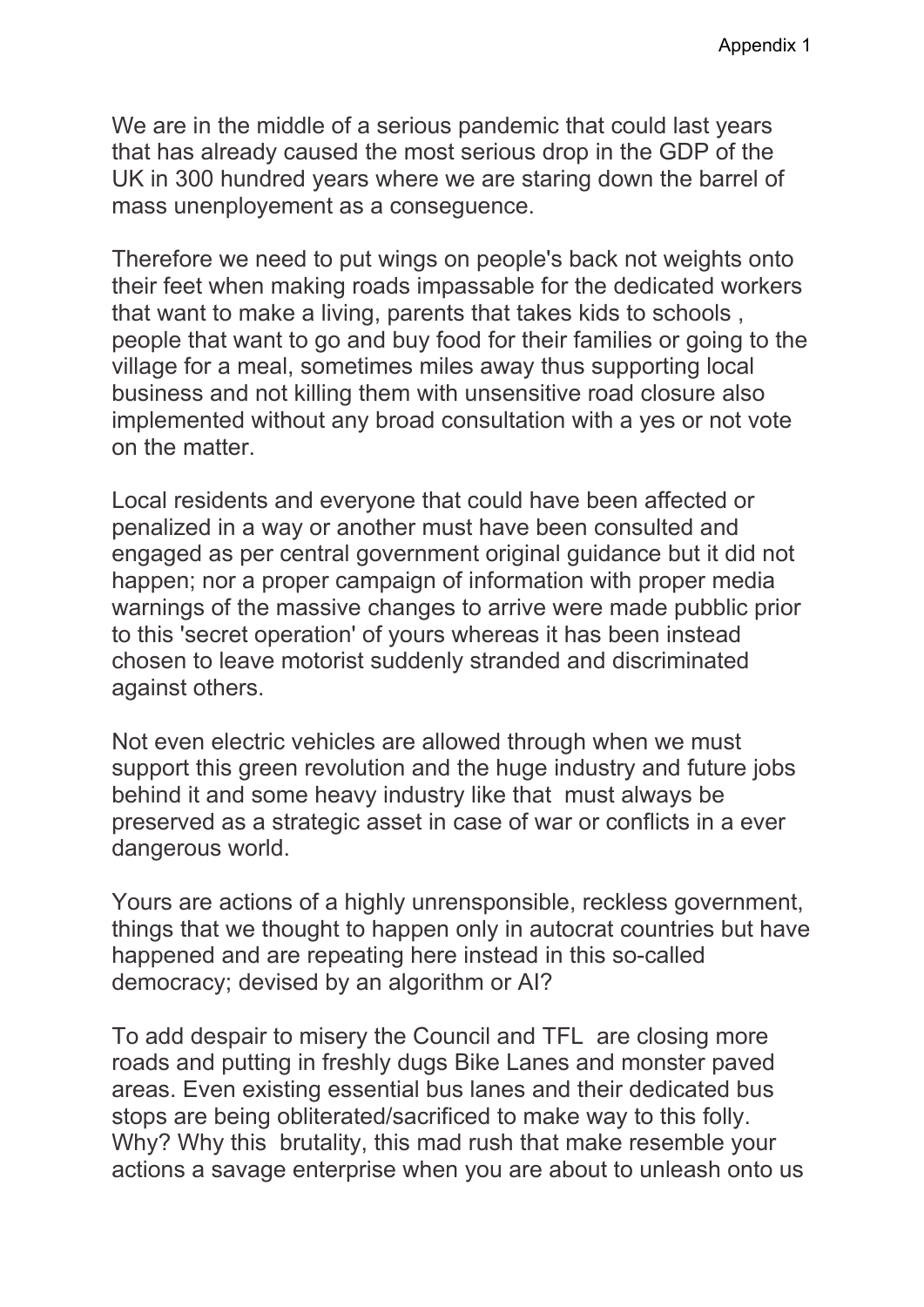also the second phase of the Ulez that is just few months away; again coming in too without any prior consultation of the people whatsoever.

Motorist do pay Road Tax every year to get the right of way onto the Highway and you are relinquishing it with a 'VIP ticket' to the ones that pay little taxes for it: the bikers, that are also the only ones allowed through your new 'Berlin Walls' together with pedestrians.

If this is the case you must discount or scrap the Road Tax or Fuel Duties at the very least.

We swallowed without flinching endless polluting and car damaging road bumps, few road closures here and there to please local residents and help Police catch speedway cars, the Congestion Charge, the bike lanes encroaching onto already narrow carriageways, the Ulez, the monstrous paved areas cutting onto those too but now enough is enough.

Stop this madness. Care for to the people that give to you the hard earned taxes as needing to move around otherwise you undermines our earning and livelihoods and our ability to pay the wages of everyone in government being local or central; instead you pretending not to ask or listen at all when devising an utopian, vanity project such as of Covid19 Road closures that sides together with questionable endless bike lines that no one uses positioned onto existing highways or megalomaniac pedestrian pavements encroaching onto the roads where no one is ever seen walking. You are failing your scope of reducing traffic and its pollution with the compelling evidence under everyone's eyes because more solid traffic jams and the longer journeys that you are causing = more pollution not less as you claim to do and achieve.

Reopen the roads , stop all the fundings and guidances for these Covid19's schemes and never again a public road closure or loss of any car lane, therefore including hereby also any enlargement of the Ulez or new congestion charging schemes, new bike lanes and monster paved areas that encroach onto existing highways and unneeded new bus ways unless all affected residents, road users